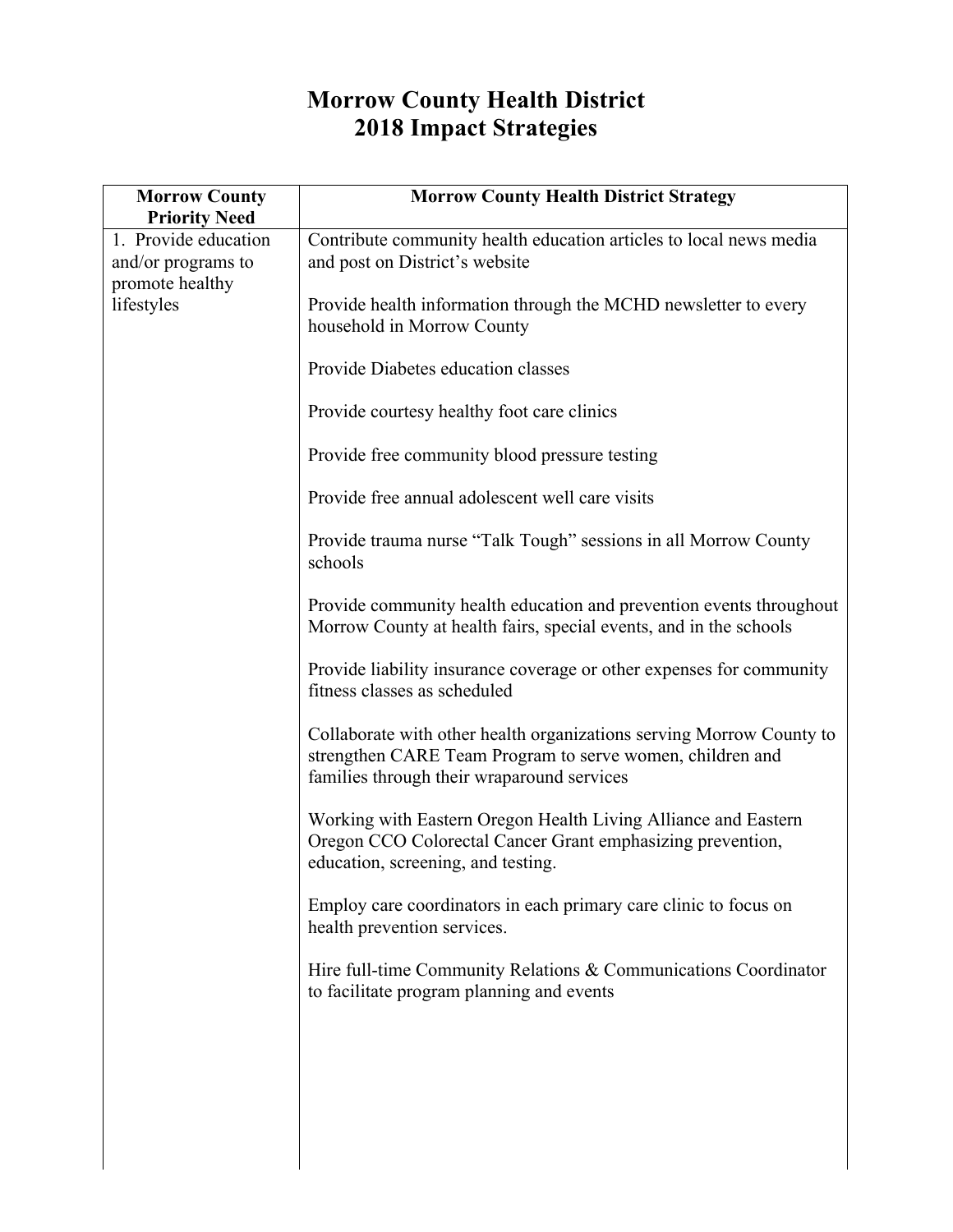| <b>Morrow County</b><br><b>Priority Need</b>                                                                                                                                | <b>Morrow County Health District Strategy</b>                                                                                                                                                                                                                                                                             |
|-----------------------------------------------------------------------------------------------------------------------------------------------------------------------------|---------------------------------------------------------------------------------------------------------------------------------------------------------------------------------------------------------------------------------------------------------------------------------------------------------------------------|
| 2. Improve<br>communication and<br>coordination among<br>health service<br>providers, and improve<br>communication<br>between health care<br>providers and the<br>community | Continue serving as the medical sponsor of the school-based health<br>center at the Ione Community Clinic working in collaboration with the<br>Morrow County Public Health Department, Advantage Dental,<br>Community Counseling Solutions and Ione Community School to<br>provide services to students and the community |
|                                                                                                                                                                             | Serve as appointed member of Local Community Advisory Council to<br>Eastern Oregon Coordinated Care Organization and founding member<br>of Community Health Improvement Partnership to share information<br>and coordinate county-wide services and programs                                                              |
|                                                                                                                                                                             | Collaborate with other health organizations serving Morrow County to<br>strengthen CARE Team Program to serve women, children and<br>families through their wraparound services                                                                                                                                           |
|                                                                                                                                                                             | Provide Patient Centered Primary Care Home services in all primary<br>care clinics                                                                                                                                                                                                                                        |
|                                                                                                                                                                             | Contribute community health education articles to local news media                                                                                                                                                                                                                                                        |
|                                                                                                                                                                             | Provide health information through the MCHD newsletter to every<br>household in Morrow County                                                                                                                                                                                                                             |
|                                                                                                                                                                             | Provide information about MCHD services including: Website,<br>Facebook, billboards in each town, service description brochures in<br>waiting rooms                                                                                                                                                                       |
|                                                                                                                                                                             | Employ Care Coordinators in each primary pare clinic to focus on<br>health prevention services                                                                                                                                                                                                                            |
|                                                                                                                                                                             | Hire full-time Community Relations & Communications Coordinator<br>to foster greater level of communication across all areas.                                                                                                                                                                                             |
|                                                                                                                                                                             | Provide financial assistance on accounts, Medicare Part D<br>enrollments, and state insurance enrollment services at District<br>locations.                                                                                                                                                                               |
|                                                                                                                                                                             |                                                                                                                                                                                                                                                                                                                           |
|                                                                                                                                                                             |                                                                                                                                                                                                                                                                                                                           |
|                                                                                                                                                                             |                                                                                                                                                                                                                                                                                                                           |
|                                                                                                                                                                             |                                                                                                                                                                                                                                                                                                                           |
|                                                                                                                                                                             |                                                                                                                                                                                                                                                                                                                           |